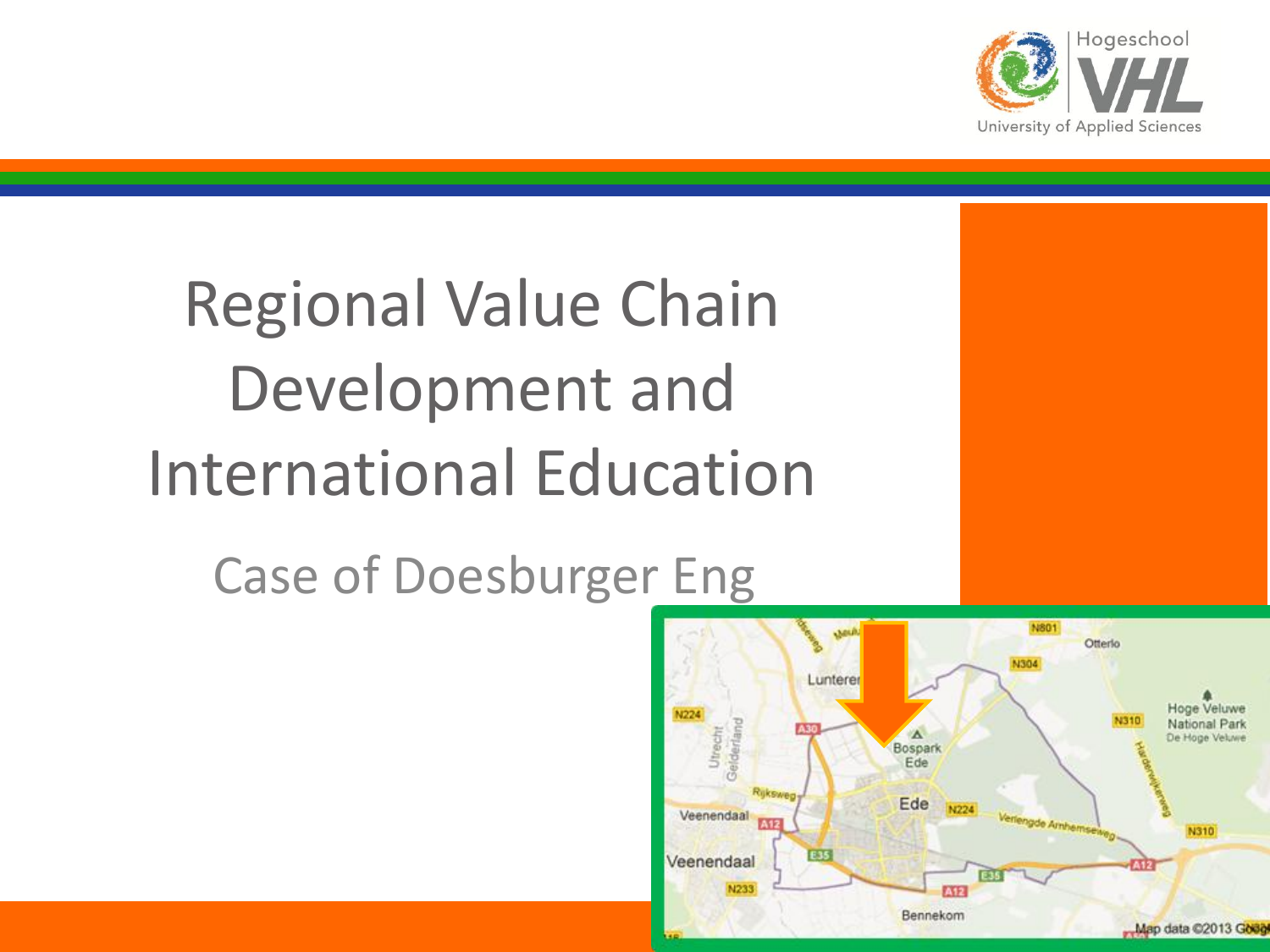# Rural Community Doesburger Eng



- 'Doesburger Eng' is a rural area between the city of Ede and the village of Lunteren. It has a well preserved historical agricultural landscape that is worth to preserve and to develop.
- The *'Foundation Community Doesburger Eng' (SBDE)* is a local organisation for strengthening social cohesion in the area and encouraging sustainable change by developing profitable solutions.

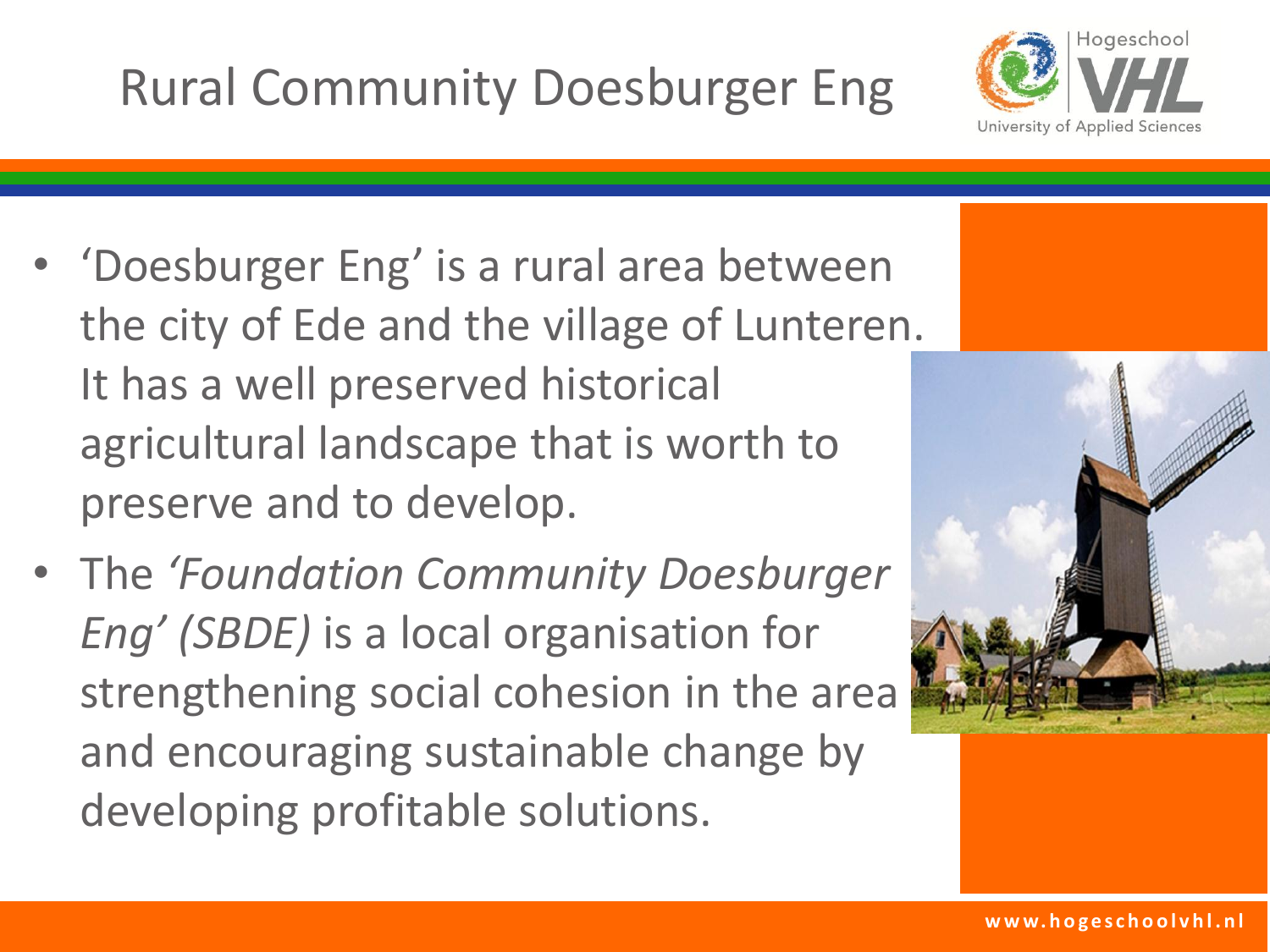# Doesburger Eng



- Area : 140 ha, mostly sandy soils
- Farming systems: Intensive livestock farms or mixed livestock farms: dairy, layers and pigs
- Mostly conventional farmers; some organic layer farms
- Predominant crop: Maize

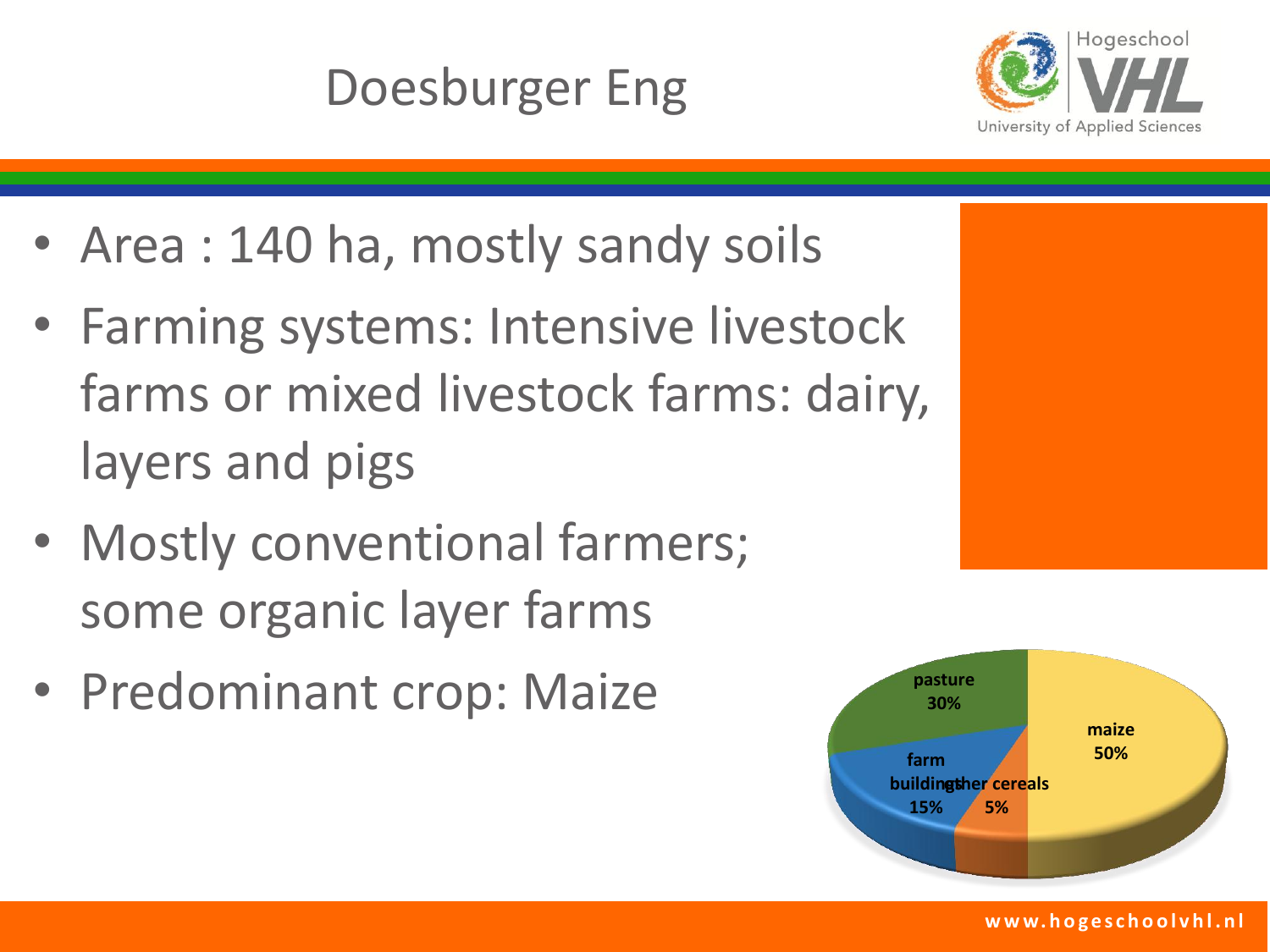# Cereal project



- SBDE and farmers discussed options **opening the landscape** by cultivating cereals instead of maize.
- 5 farmers started to cultivate **traditional cereal crops** such as triticale, barley, rye and spelt.
- They are intending to **create added value** to these crops by processing them into **local products**.
- **Local produced and local processed products**, such as beer, bread, bakeries, animal feed (concentrate), cheese, eggs, meat, ..., where the whole community might be proud of

THINK **GLOBALLY. SOURCE**  $\mathbf{E}\mathbf{H}\mathbf{H}$  . It is not a large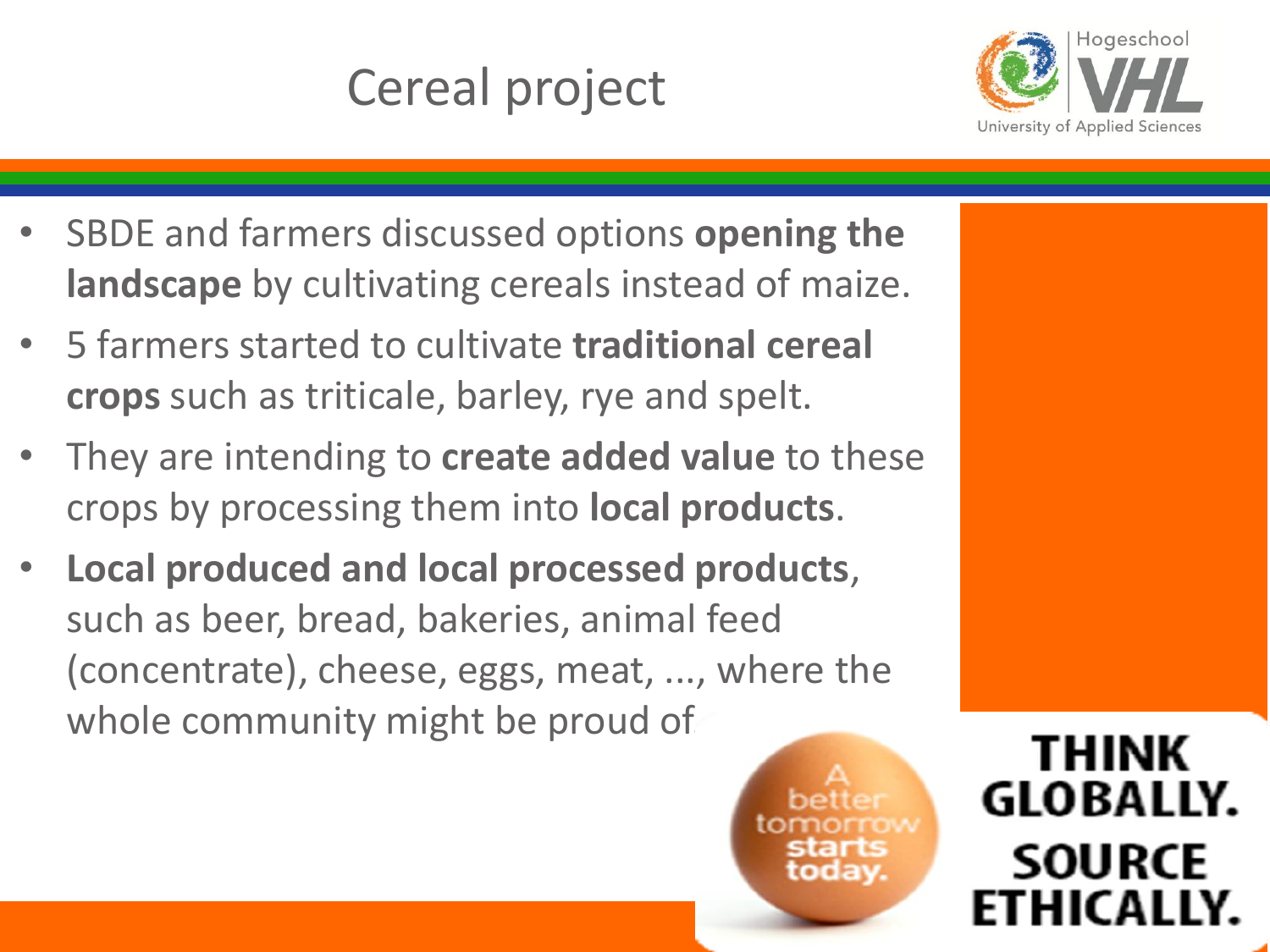# Regional Value Chain Development Step 1



- **Chain Appraisal** held by 17 International Master students
- **Outcome**: Inventory of 17 business cases for regional products,

combined with agro-tourism and regional branding (and a solution for manure surplus)

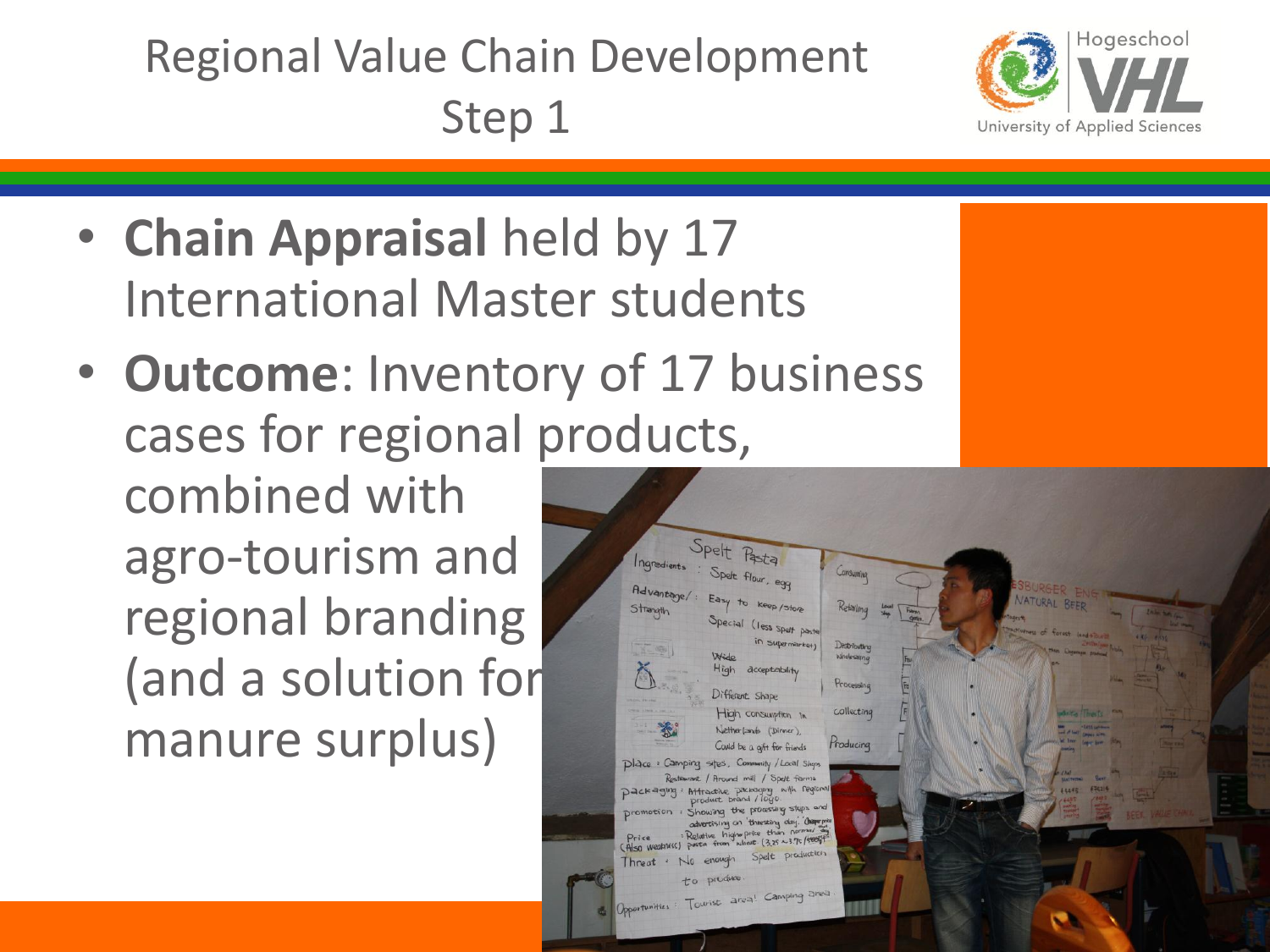

Farmer • SBDE priorised two main regional products: **Beer and Bakeries**  • SBDE will function as **chain supporter or facilitator,** not as chain actor Collector or organised farmers Retailer **Consumer** Processor **SBDF**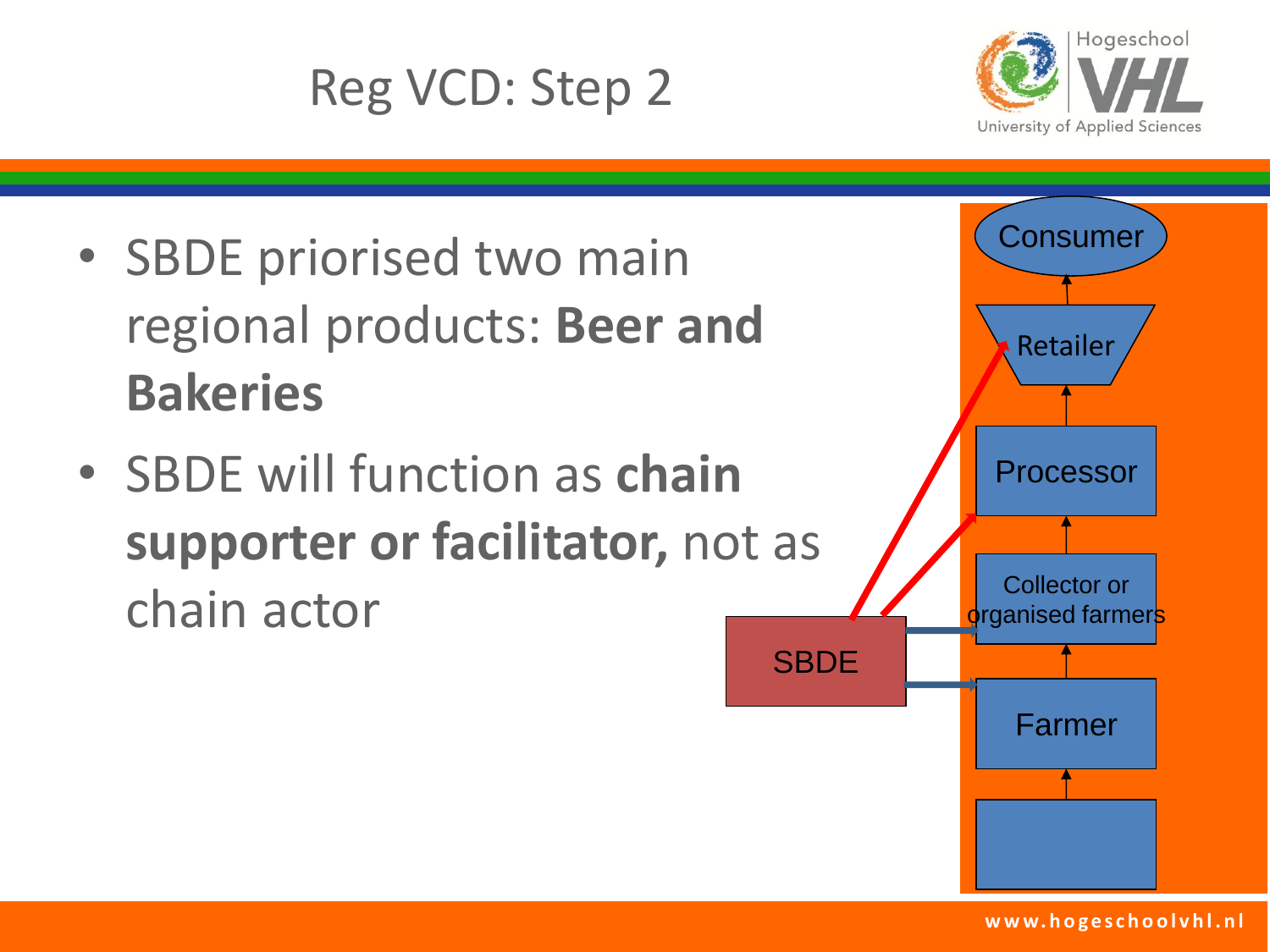

- Community inventory in Doesburger Buurt and Kernhem by Bachelor students:
	- identification of demand for regional products
- Outcome:
	- **confirmation to continue** with the development of regional products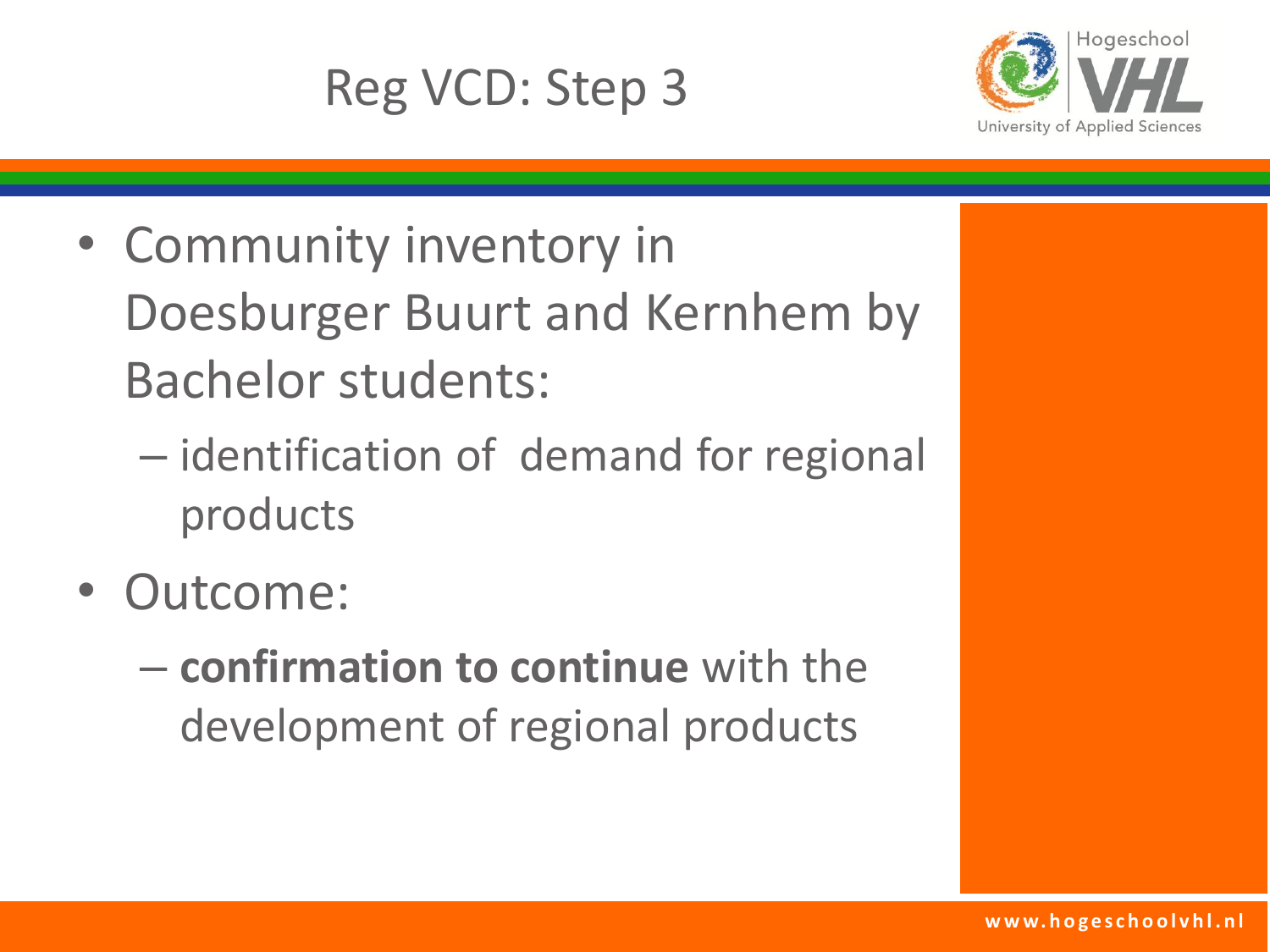

- SBDE initiated the formation of a **group of farmers** to produce brewers barley in order to get it malted in Antwerp (the nearest opportunity)
- **Outcome**:
- 6 farmers producing ca. 12 ha of brewers barley, all with different intensions

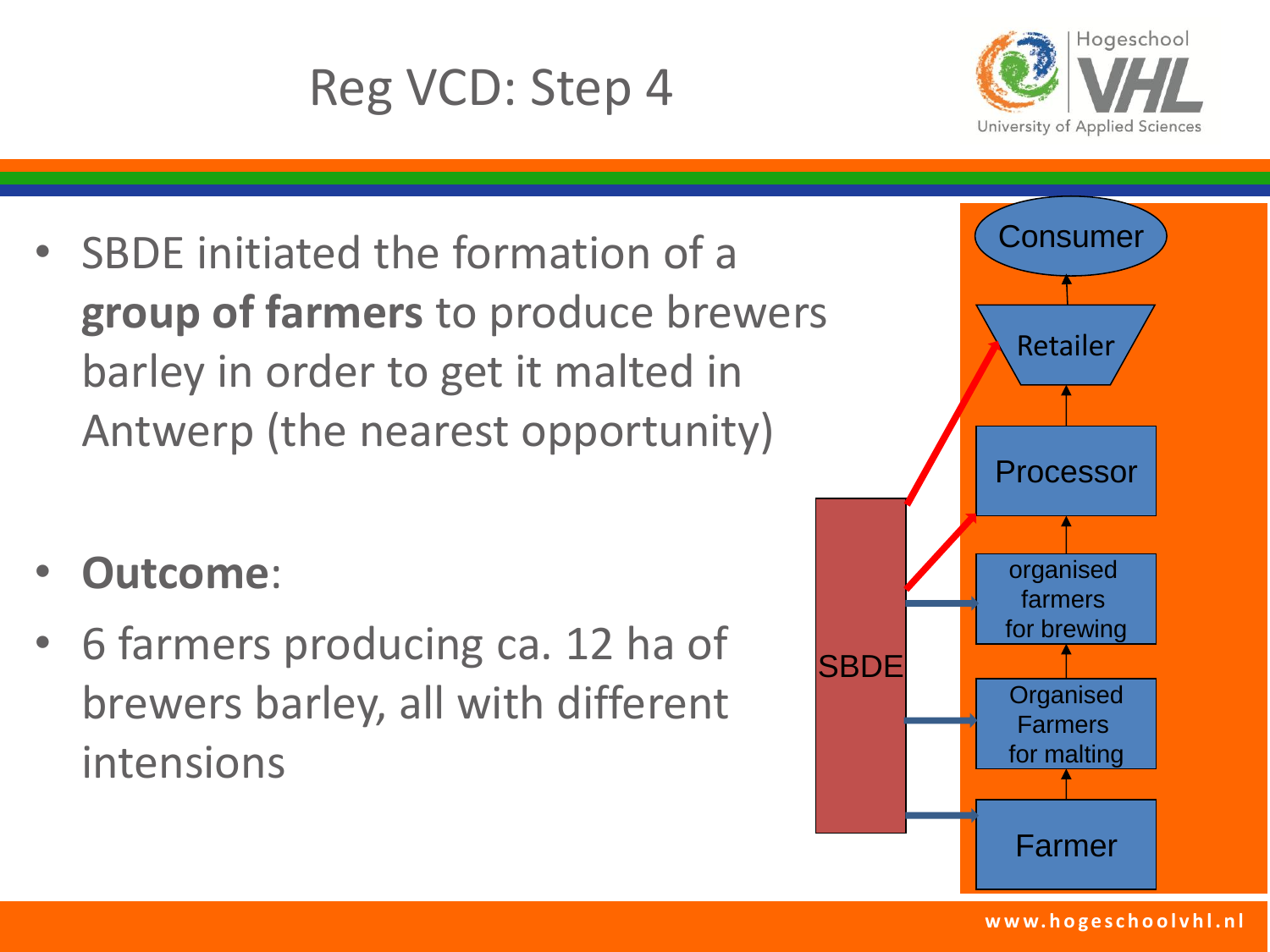# Reg VCD: Step 5 (Iteratively)



- Bachelor students developed a market concept for a local beer
- With SBDE and local brewer they made a barley/spelt test beer
- Outcome: **market concept**, **product logo and logo for regional brand**

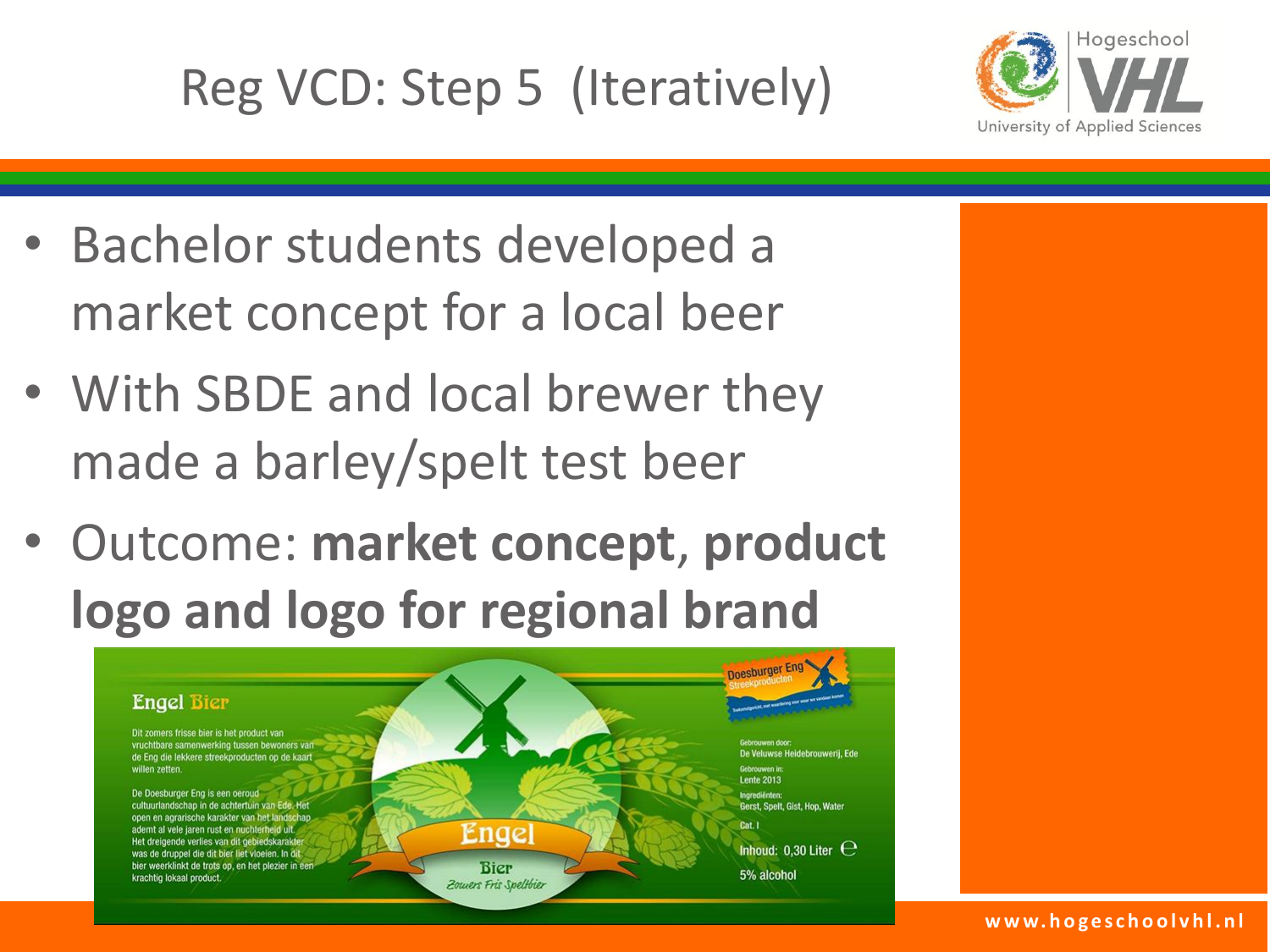## **market concept for local beer**





- **This summers fresh beer is a result of the fertile cooperation between farmers of the Eng who put tasteful local products on the map.**
- **The Doesburger Eng is an ancient man-made landscape in the backyard of Ede. For years, the open and agricultural character breaths rest and down-toearthness. The imminent loss of the area character was the drop which draw this beer. In this resound the proud and the pleasure of a firm local product.**

Compare: beer as beer is meant for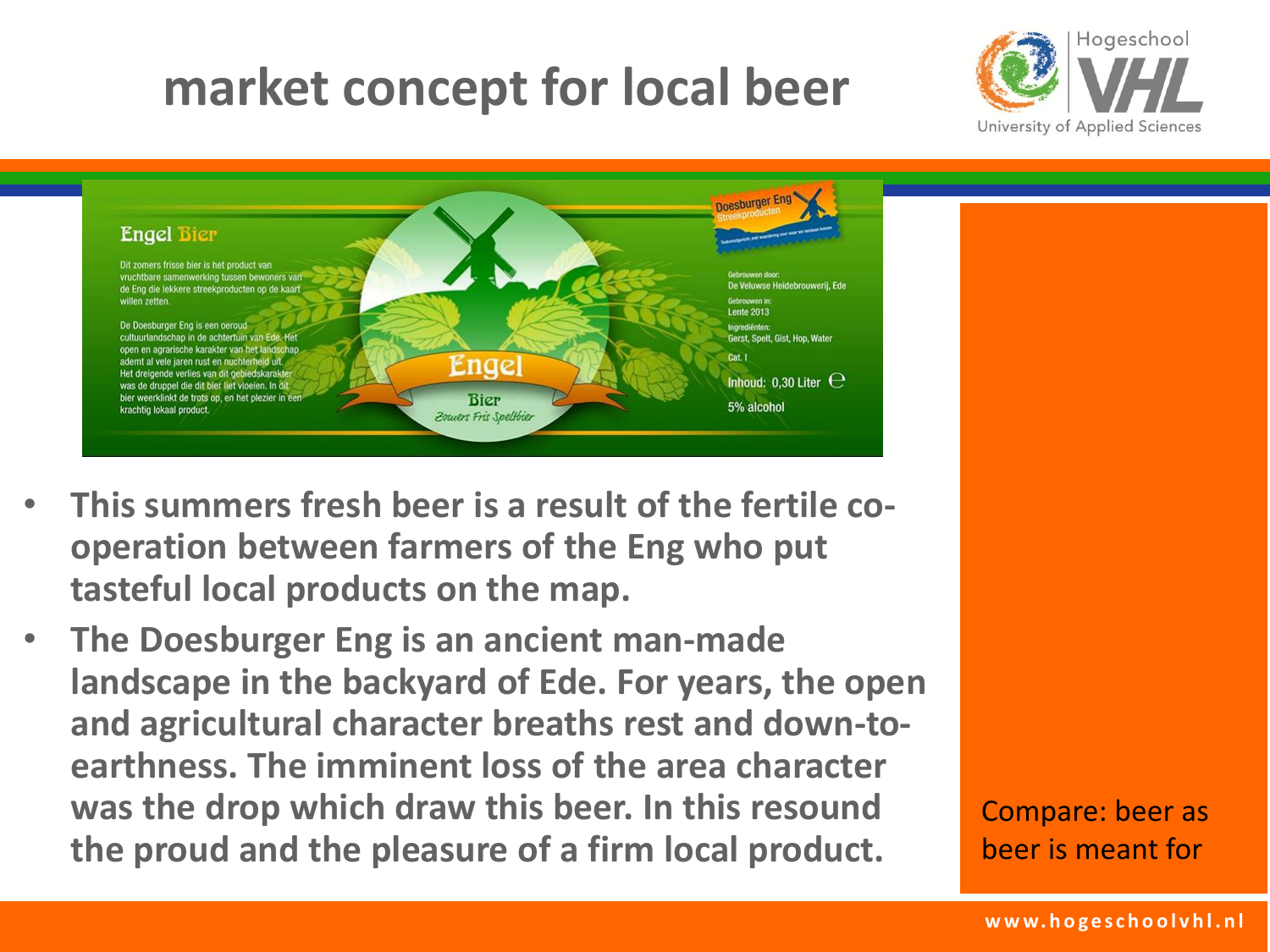

9 Master students made an in-depth inventory for new local chains (product-market combinations)

- **Spelt for local bread** (bakeries)
- Cereals for local egg
- Cereals for local beef
- **Outcome**
- advises for direct selling and regional branding

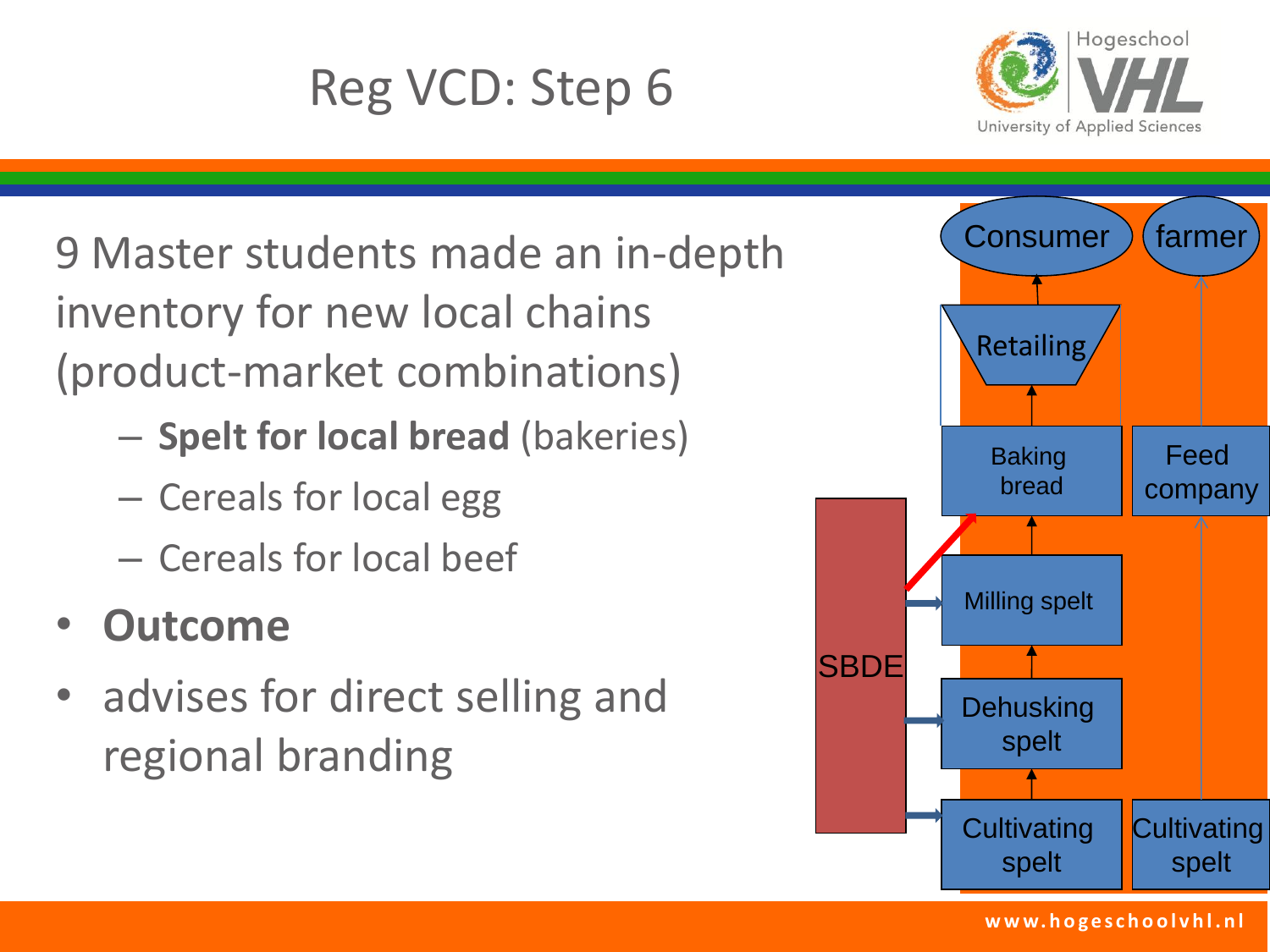

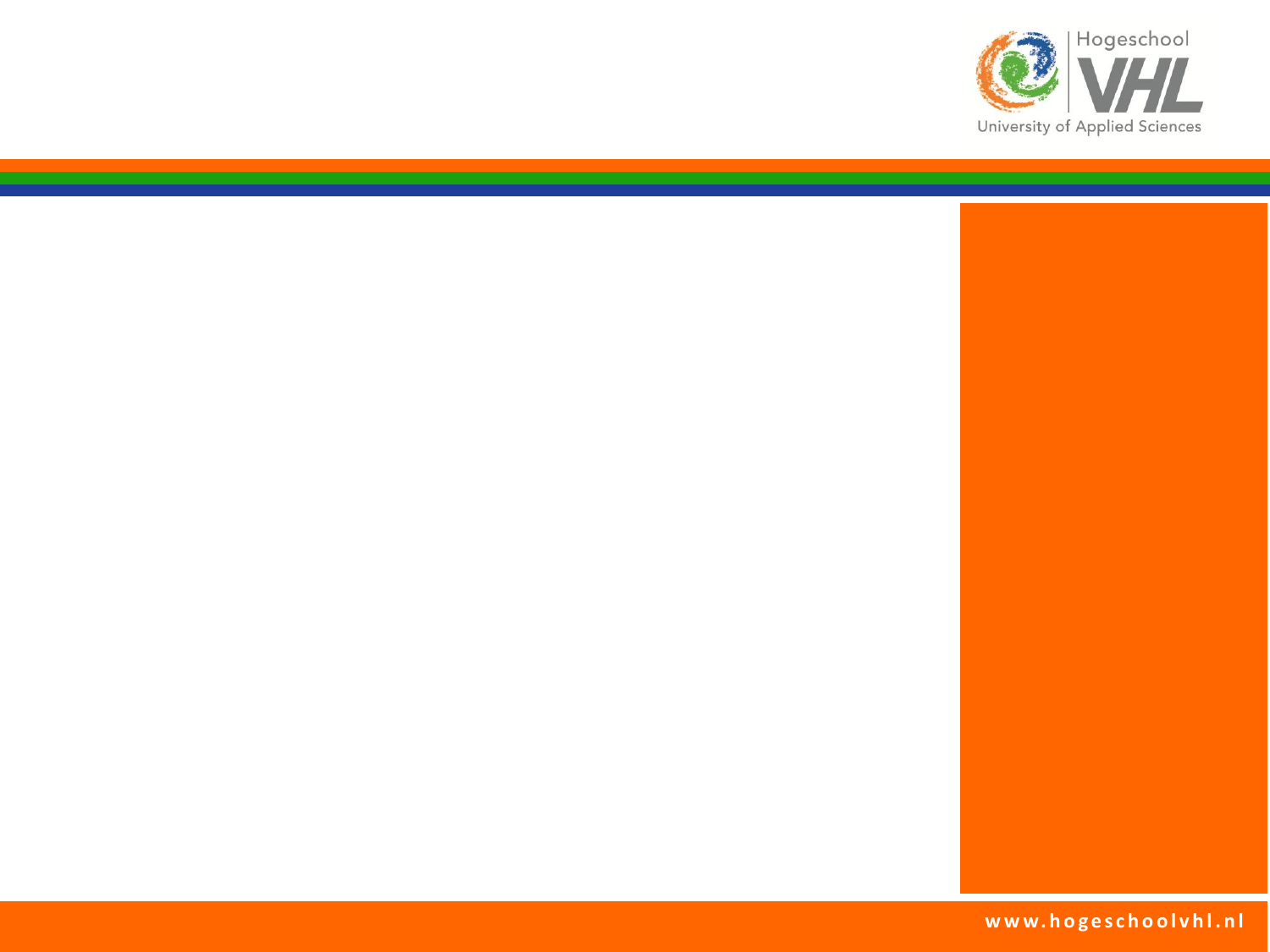## Proposed spelt bread chain



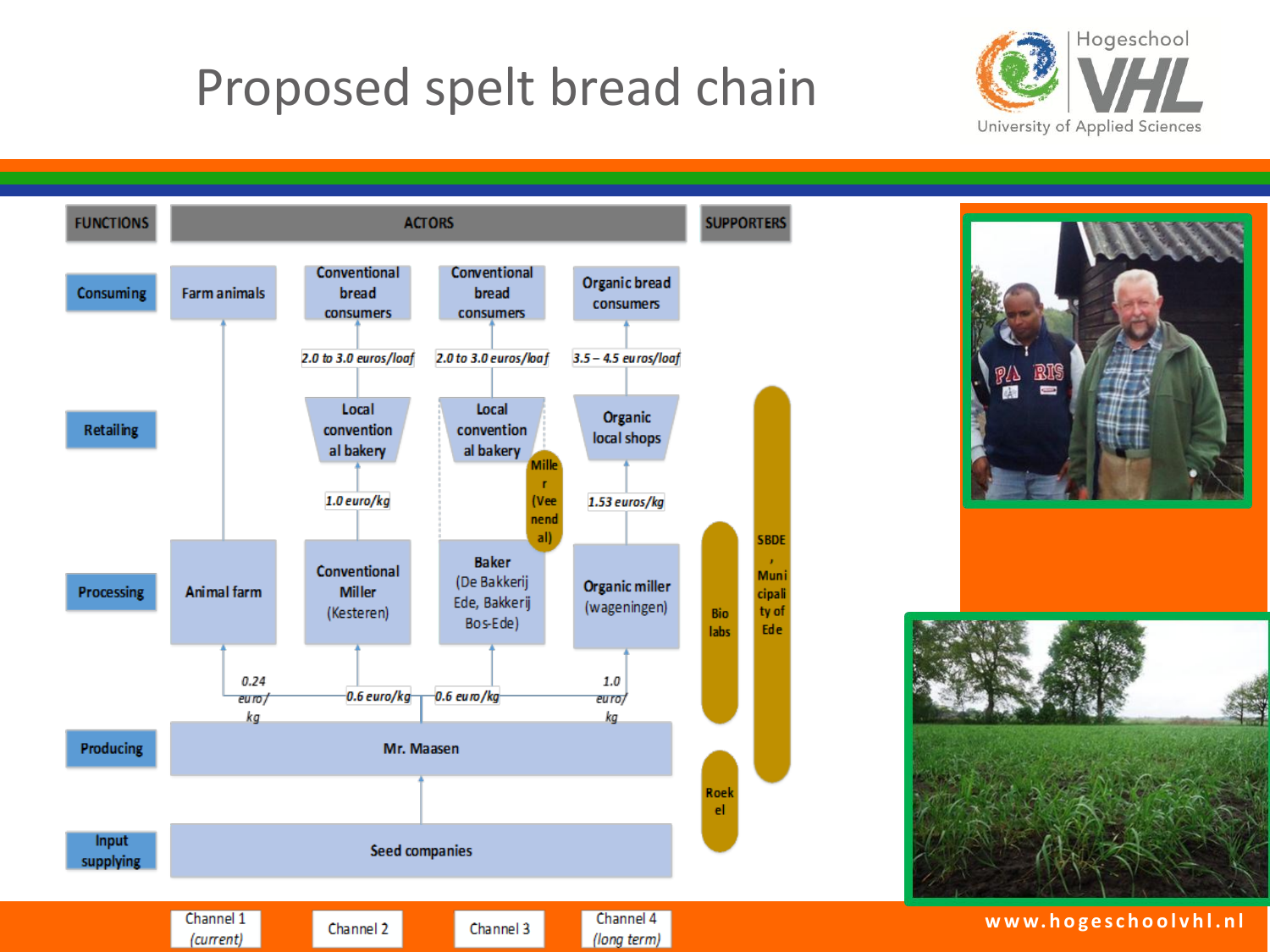# $Spelt \rightarrow bread$  Canvas model





www.businessmodelgeneration.com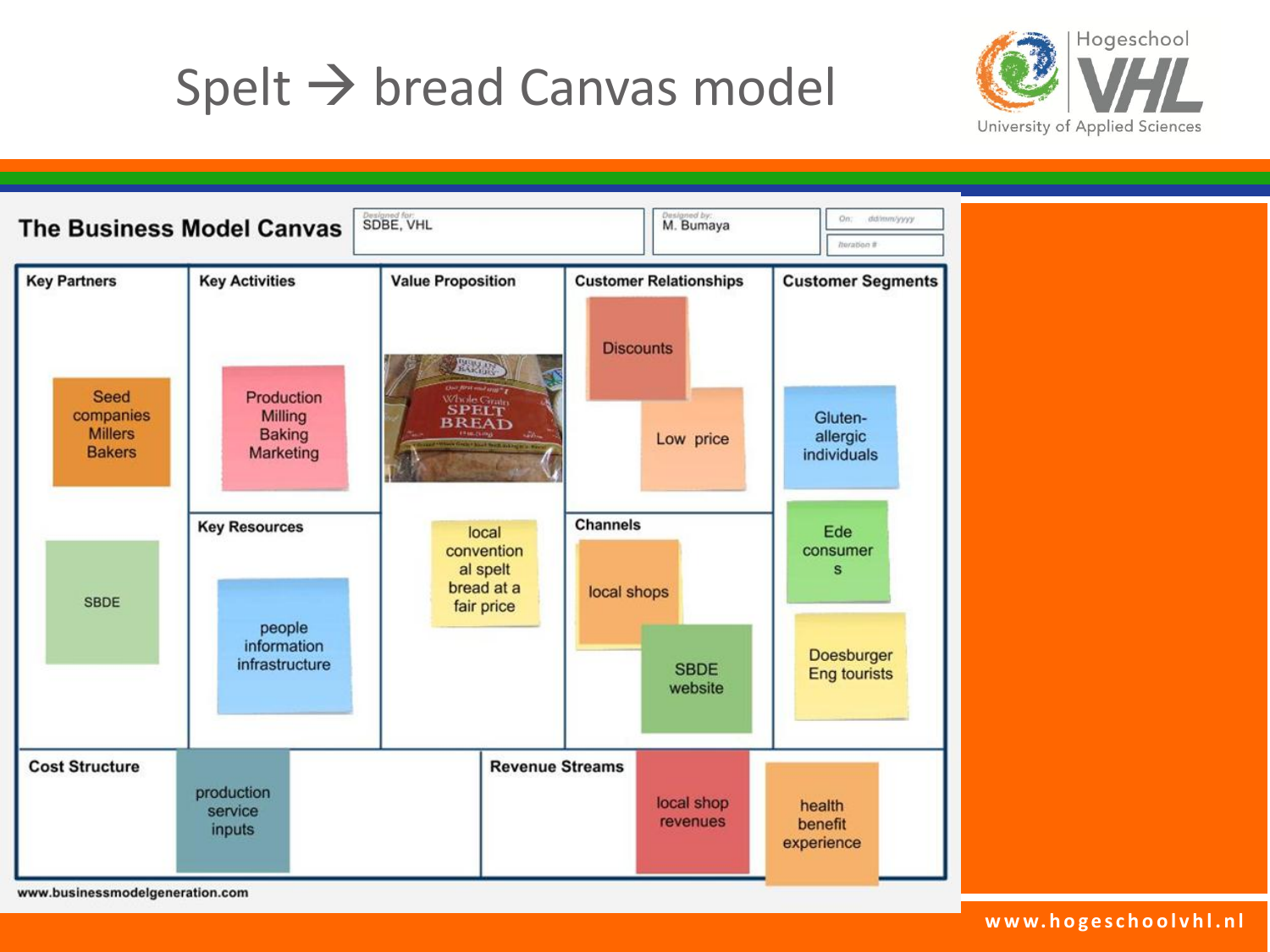#### Local egg chain



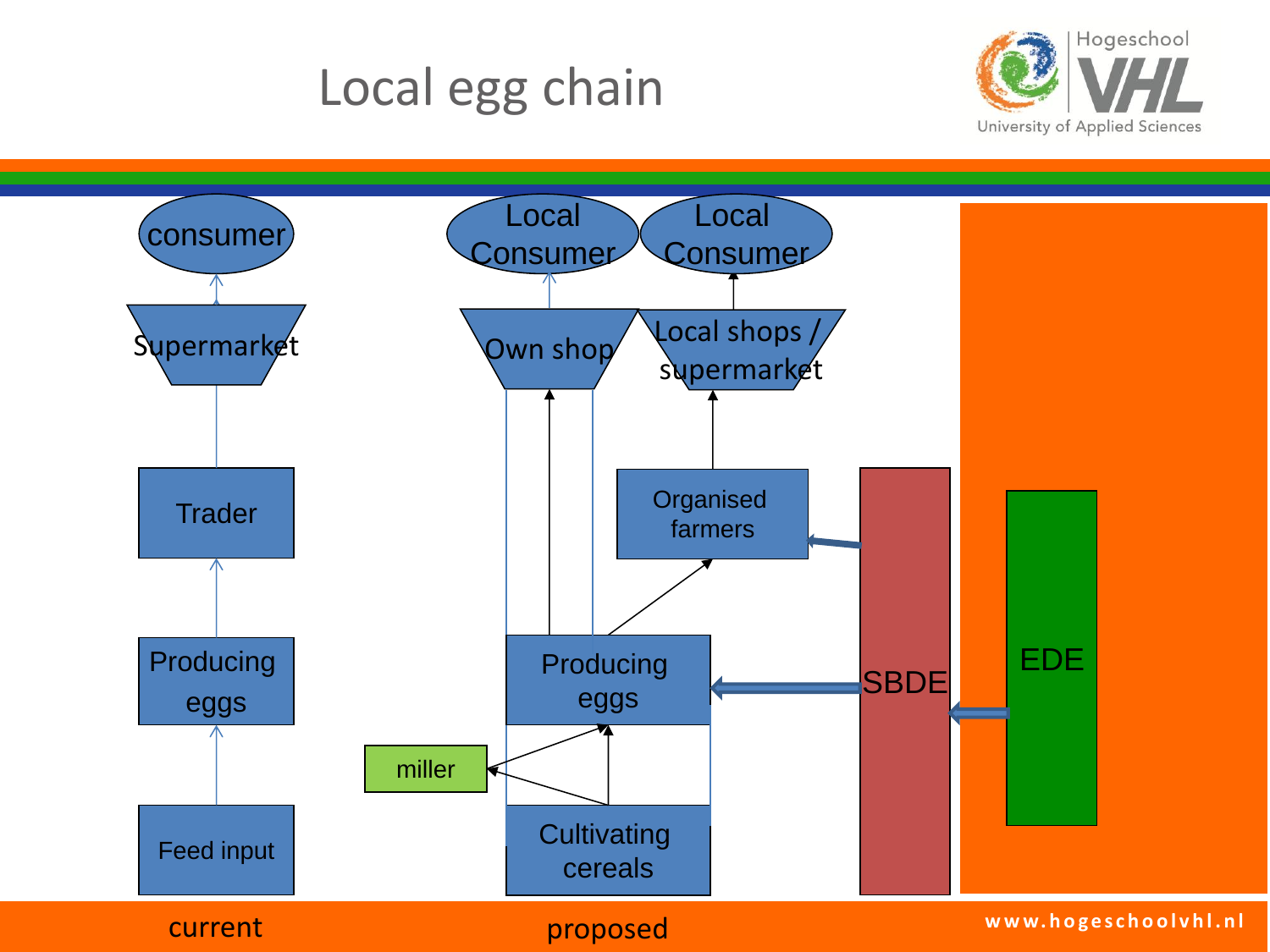#### Local beef chain



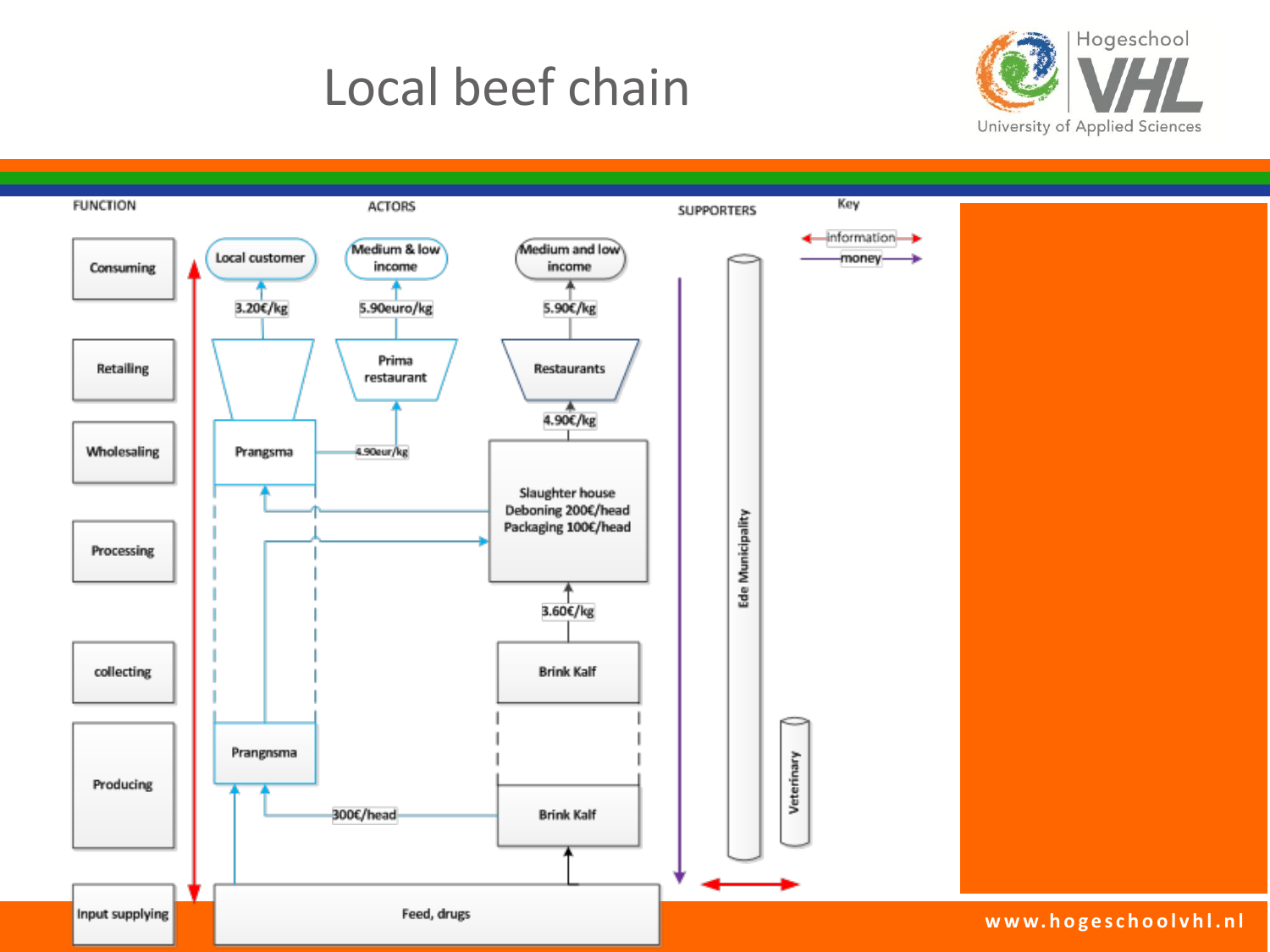

# $\triangleright$  Showing that creating added value is **viable and feasible**

- **≻Organising farmers for the different** potential local chains in order to strengthen **social cohesion** in the area
- **≻Set up a neighbourhood collective or neighbourhood cluster collective**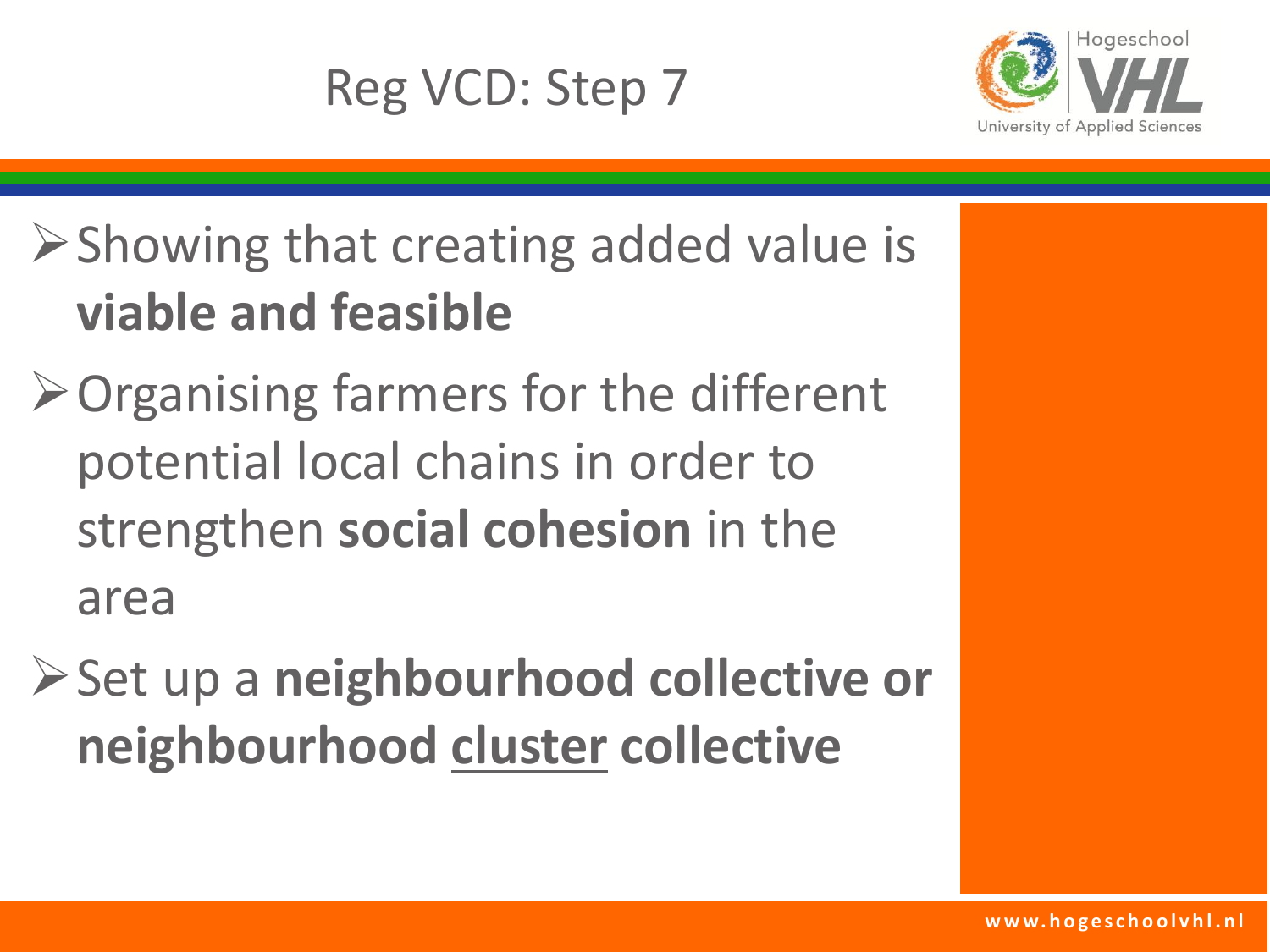# **Statements**



- Main purpose for regional value chain development: Linking farmers to local processors and retailers
- Regional value chain development equals the set up and strengthening of producers' collectives or neighbourhood associations
- Traditional traders do not have a stake in regional value chain development
- Without striving for social cohesion regional value chains development will not succeed